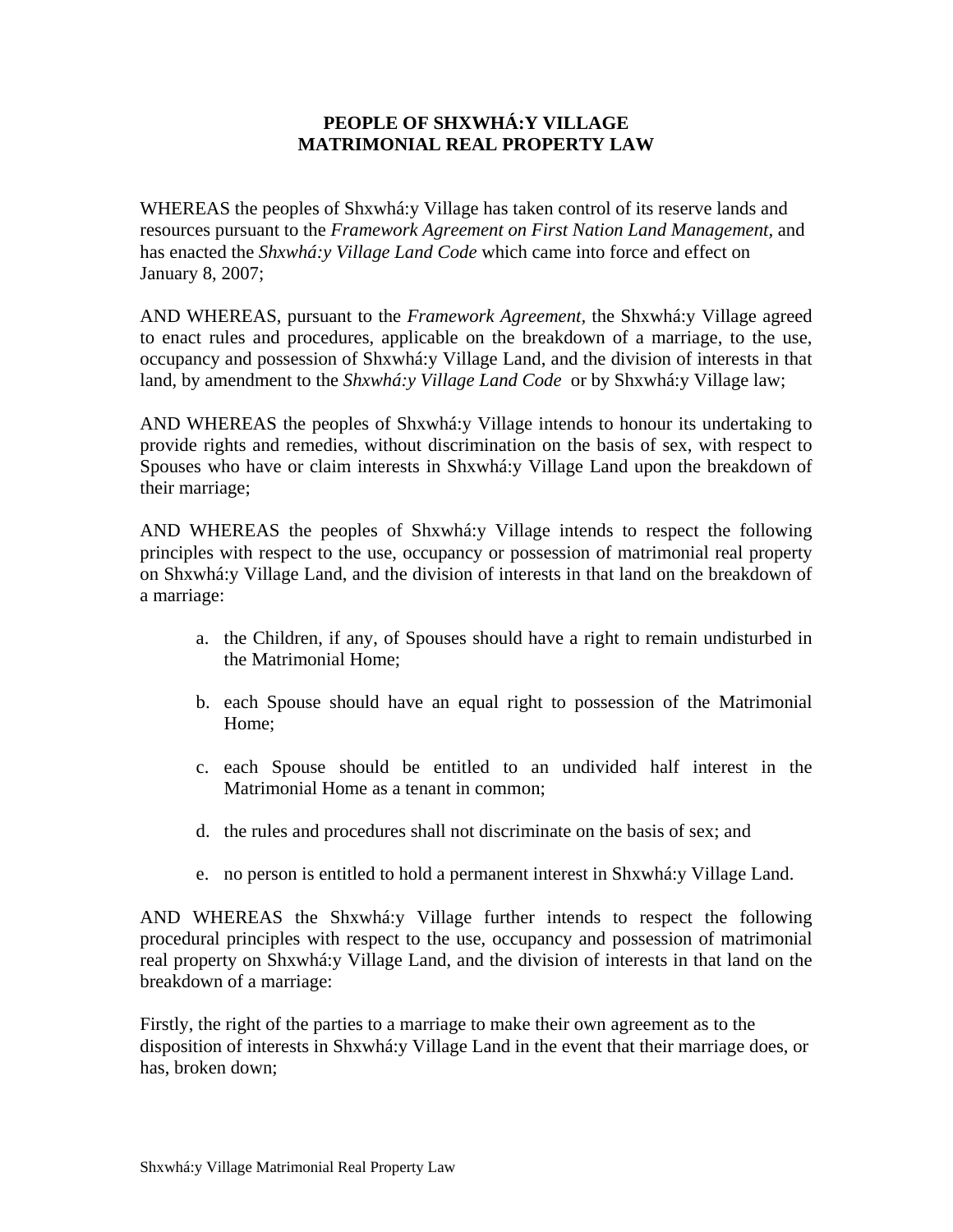Secondly, the value and necessity for mediation where the parties have not or are unable to reach their own agreement as described above; and

Thirdly, the right of the parties to have access to a court of competent jurisdiction to deal with all of their property rights, entitlements and obligations on the breakdown of their marriage, subject to Shxwhá:y Village law where their property includes an interest in Shxwhá:y Village Land.

# **IT IS THEREFORE ENACTED AS A LAW OF THE PEOPLES OF SHXWHÁ:Y VILLAGE:**

# **PART ONE - APPLICATION OF LAW AND INTERPRETATION**

- 1. This law may be cited as the *Peoples of Shxwh*á*:y Village Matrimonial Real Property Law.*
- 2. This law applies only to interests in or claimed pursuant to this law in Shxwhá:y Village Land.
- 3. Subject to its terms, this law shall not be construed as limiting or precluding any right or remedy otherwise available to persons who are or may be affected by it pursuant to any other law applicable on the breakdown of a marriage with respect to any property other than interests in Shxwhá:y Village Land, or other entitlements or obligations of Spouses.
- 4. For the purposes of this law, the following definitions shall apply:
	- a. **"Child"** includes a child born in or out of wedlock, a legally adopted child and a child adopted in accordance with Shxwhá:y Village custom.
	- b. **"Council"** means the Chief and Council of Shxwhá:y Village.
	- c. **"Common-Law Marriage"** means two persons not married to each other, who have lived together as a couple for a period of not less than five years.
	- d. "**Domestic Contract**" means:
		- i. an agreement entered into between two Spouses or two persons who intend to marry, made in writing and signed by the parties and witnessed, in which they agree on their respective rights and obligations under the marriage or on separation, with respect to the possession or division of interests in Shxwhá:y Village Land; and
		- ii. a "separation agreement" entered into between two Spouses who are living separate and apart, made in writing and signed by the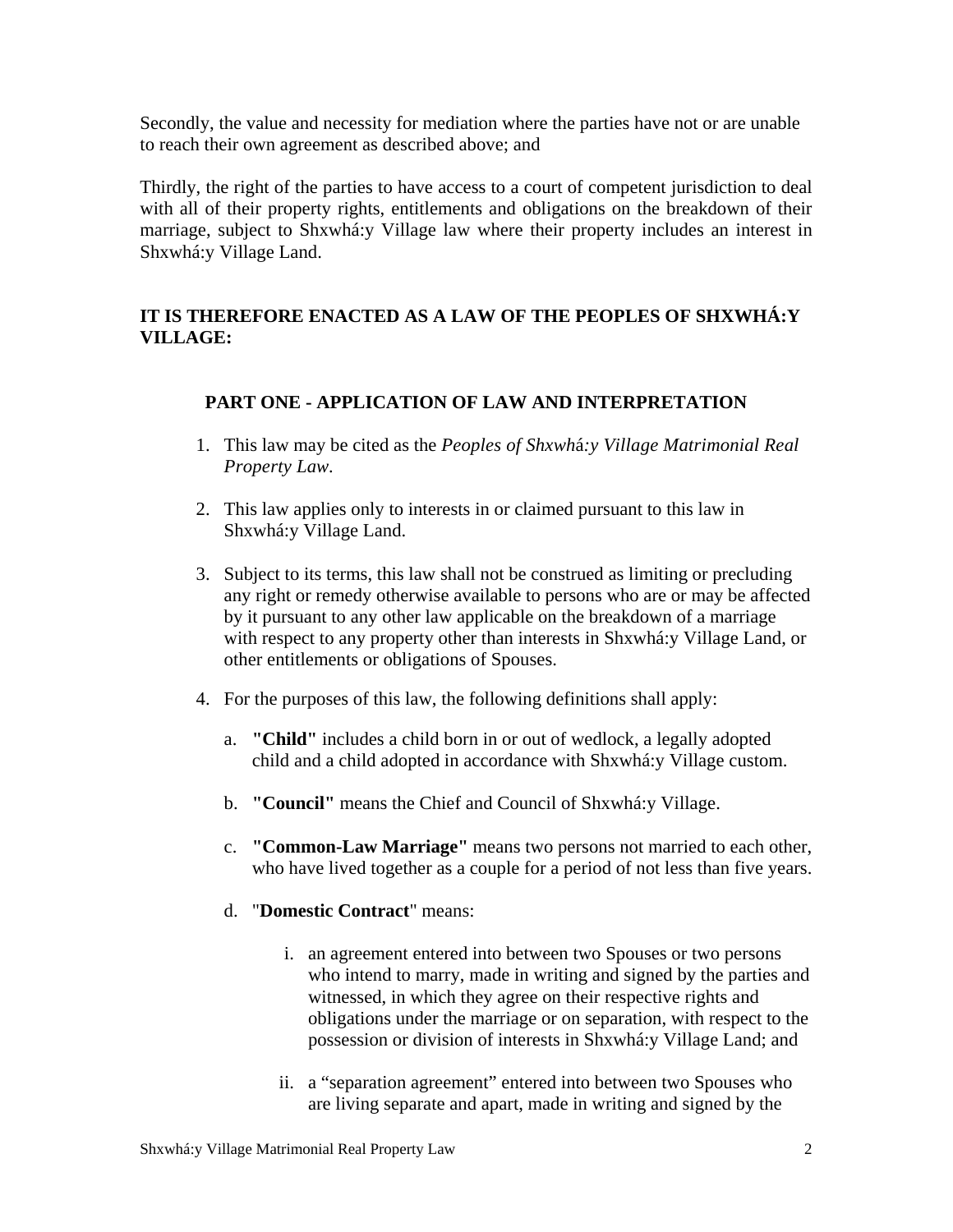parties and witnessed, in which they agree on their respective rights and obligations under the marriage or on separation, with respect to the possession or division of interests in Shxwhá:y Village Land.

- e. **"interest in Shxwhá:y Village Land"** includes any legal or equitable interest held in possession by either Spouse, or both Spouses, in Shxwhá:y Village Land.
- f. **"Matrimonial Home"** means an interest in Shxwhá:y Village Land that is or, if the Spouses have separated, was at the time of separation ordinarily occupied by one or both Spouses as their family residence or that is mutually intended by the Spouses to be occupied by one or both of them as their family residence, and, where a parcel of Shxwhá:y Village Land that is an interest in Shxwhá:y Village Land for purposes of this law includes a matrimonial home and is normally used for a purpose other than residential, the matrimonial home is only the part of the interest in Shxwhá:y Village land that may reasonably be regarded as necessary to the use and enjoyment of the family residence.
- g. **"Member"** means a person who is defined as a "member" by the terms of the *Shxwhá:y Village Membership Code.*
- h. **"Shxwhá:y Village Land"** has the same meaning ascribed to it in the Shxwhá:y Village Land Code.
- i. **"Spouse"** means a person who:
	- i. is married to another, whether by traditional, religious or civil ceremony, and includes a spouse by Common-Law Marriage; or
	- ii. has, in good faith entered into a marriage that is voidable or void and is asserting aright under this Law.
- 5. This law does not apply to an interest in Shxwhá:y Village Land held by either spouse, or both Spouses, where neither Spouse is a Member.
- 6. For greater certainty, a Spouse does not have an election, on the death of the other spouse, to claim, take or pursue and interest in Shxwhá:y Village Land held by the other Spouse under this law, and his or her interest will be determined by the will or administration of the estate of the other spouse.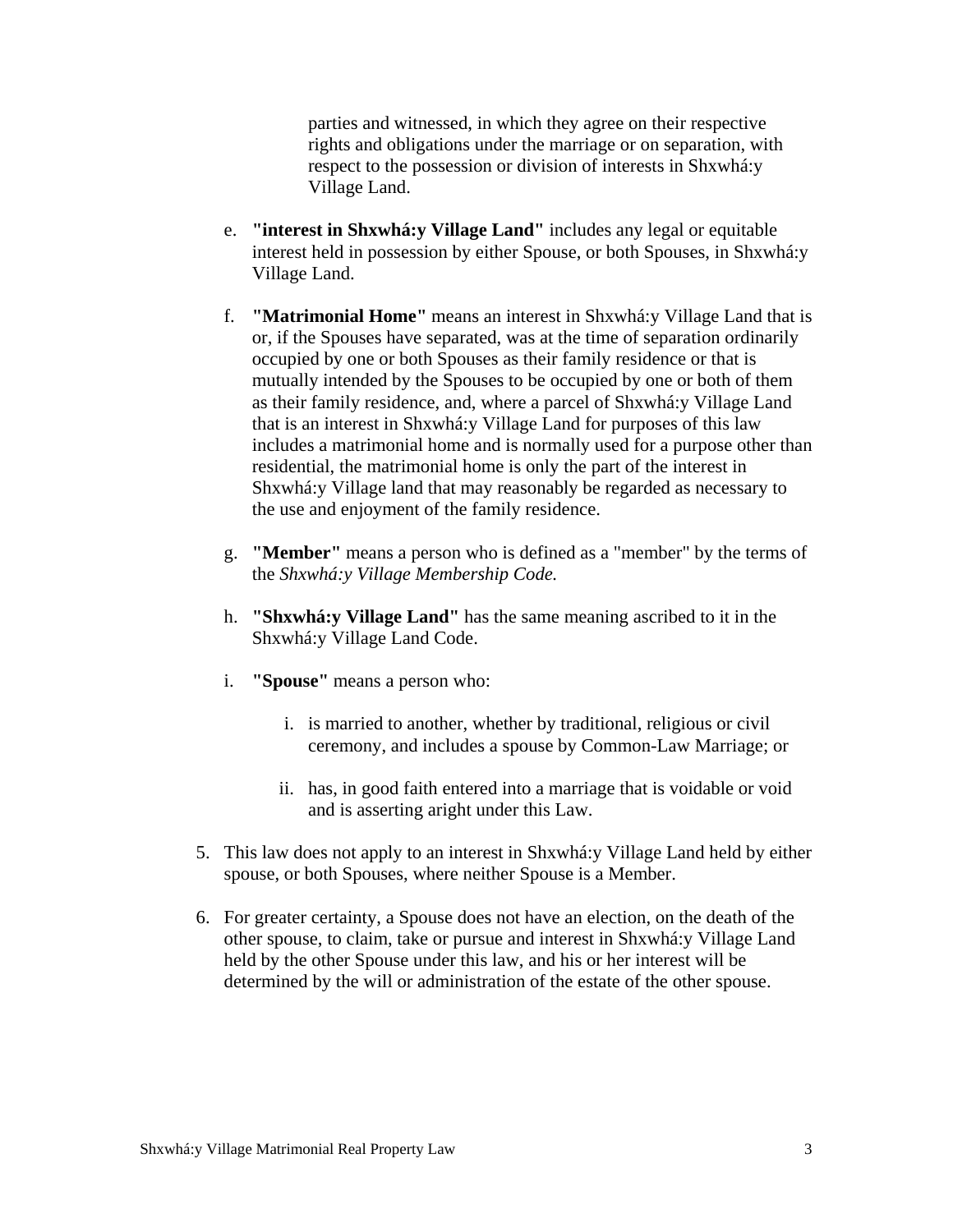### **PART TWO - DOMESTIC CONTRACTS**

- 7. It is the purpose and intention of this law to respect the agreement of the parties to a marriage as to the use, possession, occupancy, disposition or partition of an interest in Shxwhá:y Village Land, including an interest that is a Matrimonial Home.
- 8. Subject to this Part, a provision in a Domestic Contract that reflects the agreement of the parties with respect to an interest in Shxwhá:y Village Land, including an interest that is a Matrimonial Home, is valid, binding and enforceable.
- 9. Notwithstanding section 8:
	- a. Provision in a Domestic Contract that would give, award, acknowledge or create an interest in Shxwhá:y Village Land greater than a life estate to occupy or possess an interest in Shxwhá:y Village Land, in favour of a Spouse who is not a Member, is void.
	- b. In applying this section, a valid life estate to possess or occupy an interest in Shxwhá:y Village must be delimited by the life of the person intended to enjoy it.
- 10. Subject to this Law, a court of competent jurisdiction may, on application under Part Four, set aside a provision of a Domestic Contract with respect to an interest in Shxwhá:y Village Land:
	- a. if a party failed to disclose to the other all of his or her interests in Shxwhá:y Village Land, or any material information in respect of those interests;
	- b. if a party did not understand the nature or consequences of the provision; or
	- c. otherwise in accordance with the law of contract.
- 11. This Part applies whether the Domestic Contract was entered into by the parties on, before or after the date that this law comes into force and effect.

#### **PART THREE - COMPULSORY FIRST NATION MEDIATION**

12. It is the intention of this Part that Spouses who, on the breakdown of their marriage, do not have and are unable to conclude a Domestic Contract with respect to interests in Shxwhá:y Village Land, submit to mediation in respect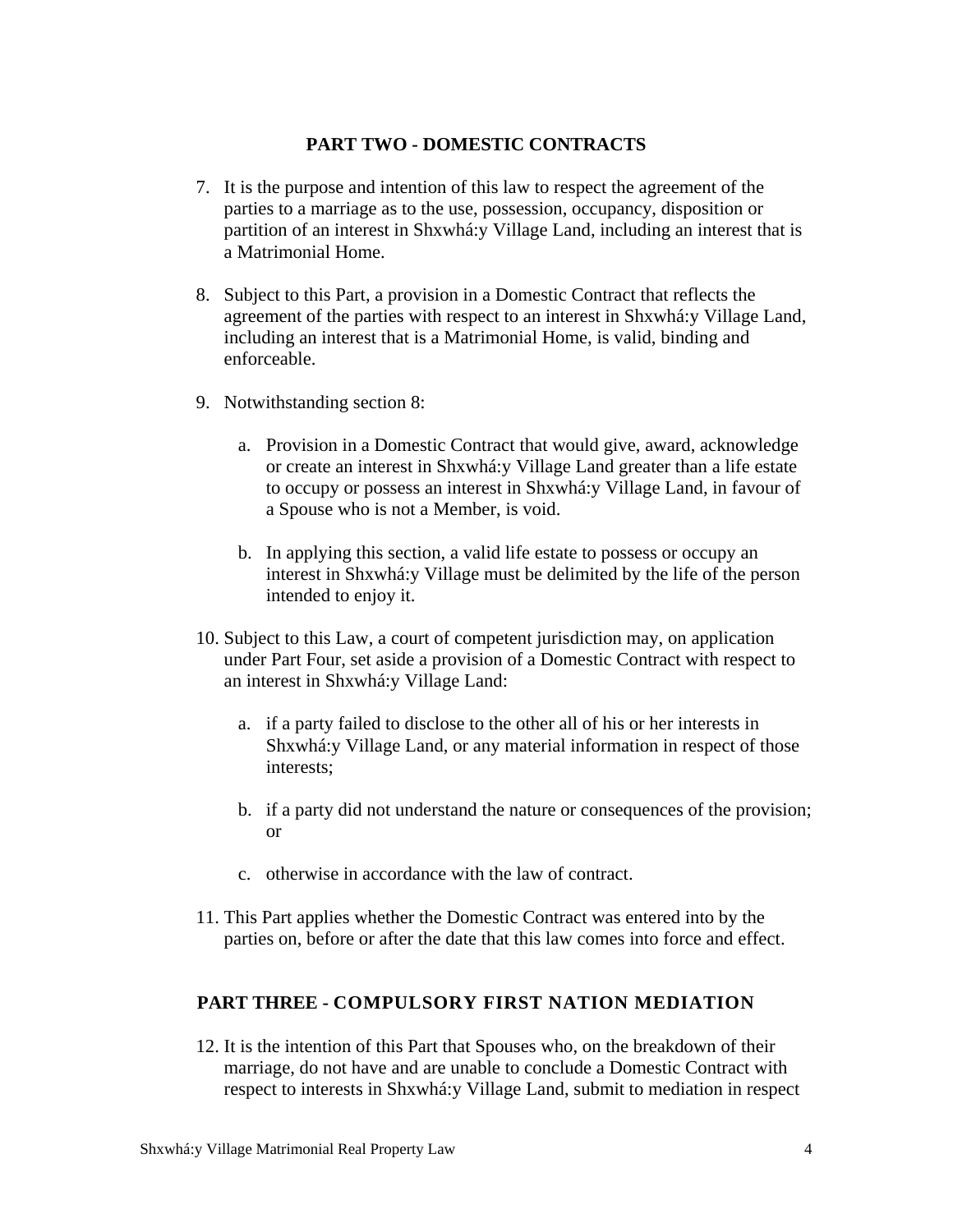of interests in Shxwhá:y Village Land under the direction of the Council. Council will be subject to all applicable conflict of interest rules.

- 13. A member of Council or its representative will meet with the Spouses to explain the mediation process and will include a recommendation that the Spouses obtain independent legal advice.
- 14. Council may, by resolution, provide for:
	- a. the discharge of any function under this Part by a member of Council or by an officer of the Shxwhá:y Village;
	- b. rules and procedures applicable to the conduct of compulsory mediation pursuant to this Part;
	- c. the qualifications of mediators and the establishment of a roster of qualified mediators for the purposes of this Part;
	- d. an option for the parties to select their own mediator, and in default of such selection, the selection of a mediator by the Council;
	- e. setting an appointment with the mediator and giving notice to the Spouses of an appointment with the mediator;
	- f. forms, certificates, and other documents or instruments deemed necessary or advisable for the purposes of this Part;
	- g. waiver of compliance with this Part where it appears that a party is avoiding service, refusing to comply with the requirements of this Part, or taking or failing to take action in a manner calculated to frustrate the intention of this Part that the parties have a reasonable opportunity to resolve any dispute with respect to interests in Shxwhá:y Village Land;
	- h. fees, costs and consequential relief in respect of the provision of mediation services.
- 15. Upon the breakdown of a marriage and where the Spouses do not have and are unable to conclude a Domestic Contract with respect to interests in Shxwhá:y Village Land, a Spouse may give notice of a request for compulsory mediation to the Council, setting out in writing that:
	- a. his or her marriage has resulted has resulted in a breakdown;
	- b. the he or she and the other Spouse are living, or intend to live, separate and apart with no reasonable prospect for the resumption of cohabitation;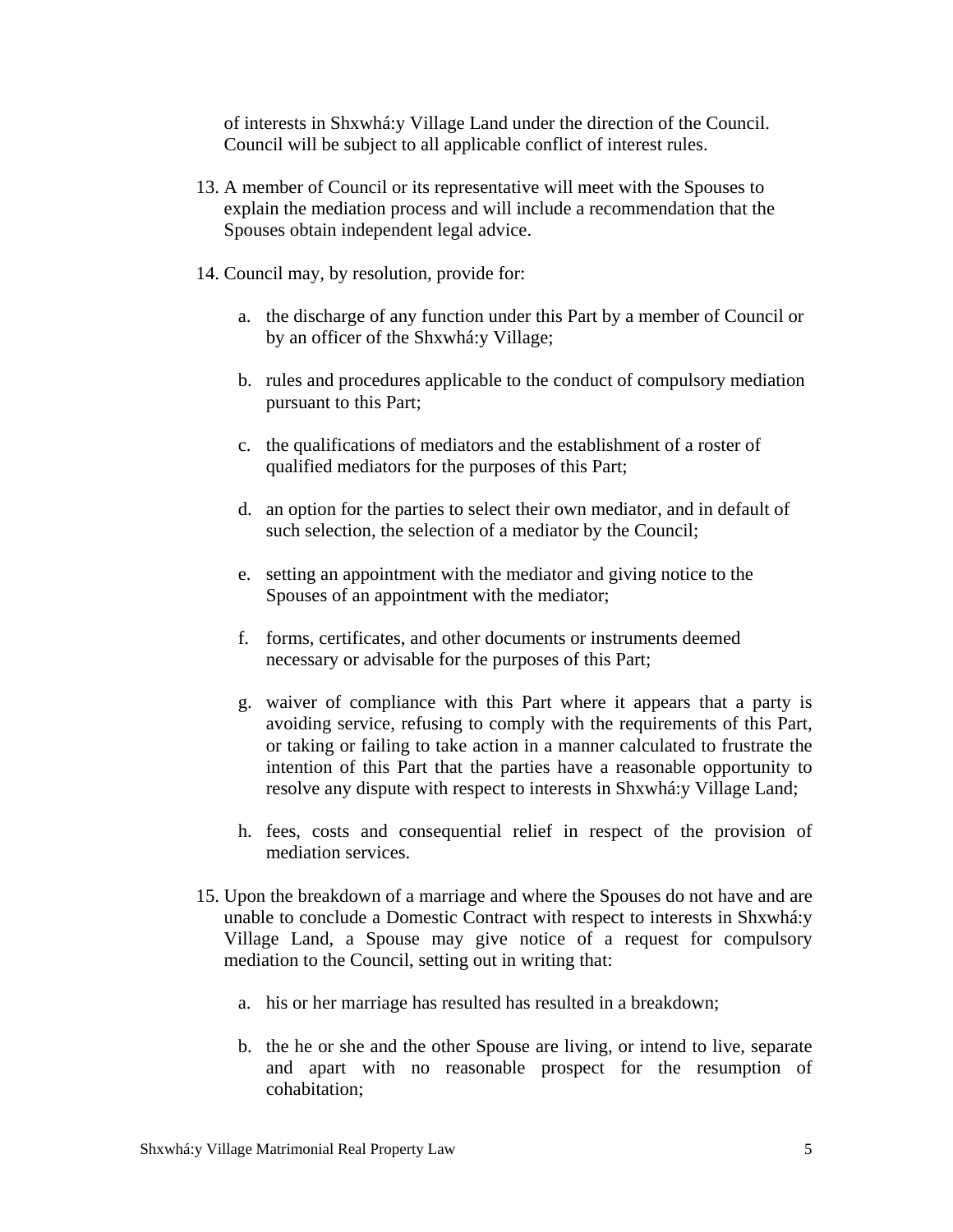- c. that either Spouse has, or both Spouses have, an interest in Shxwhá:y Village Land; and
- d. the Spouses do not have a Domestic Contract including provisions in respect of an interest in Shxwhá:y Village Land:
	- i. there is no reasonable prospect that the Spouses will conclude a Domestic Contract including provisions in respect of an interest in Shxwhá:y Village Land within a reasonable period of time; or
	- ii. the parties have concluded a Domestic Contract, but one of the parties intends to seek relief pursuant to section 10.
- 16. It is the responsibility of the Spouse requesting compulsory mediation to ensure that the notice referred to in section 15 is served on the other Spouse before it is delivered to Council. For greater certainty, service may be effected by personal service, by delivery to a solicitor representing the other Spouse in the matter of the breakdown of the marriage, as provided in a Domestic Contract, or by registered mail to the address where the other Spouse is known or believed to be residing. Service by registered mail shall be deemed to be effected four days after the day the notice is mailed.
- 17. Proof of service on the other Spouse shall be delivered to the Council at the same time the notice referred to in section 15 is delivered to Council.
- 18. Council shall arrange for a qualified mediator to be available to the parties within 30 days after the notice referred to in section 15 is received. That period may be extended by Council:
	- a. at the joint request of the parties; or
	- b. where Council is unable to secure the services of a qualified mediator to be available to the parties within the 30 day period.
- 19. Notice of an appointment for mediation shall be served upon both Spouses by the Council no less than 10 days before the date of the appointment for mediation set in section 18.
- 20. The mediator shall proceed expeditiously with the mediation and use best efforts to assist the parties in resolving any and all issues with respect to interests in Shxwhá:y Village Land.
- 21. Where the mediation is successful, the agreement of the parties with respect to interests in Shxwhá:y Village Land shall be reduced to writing in a separation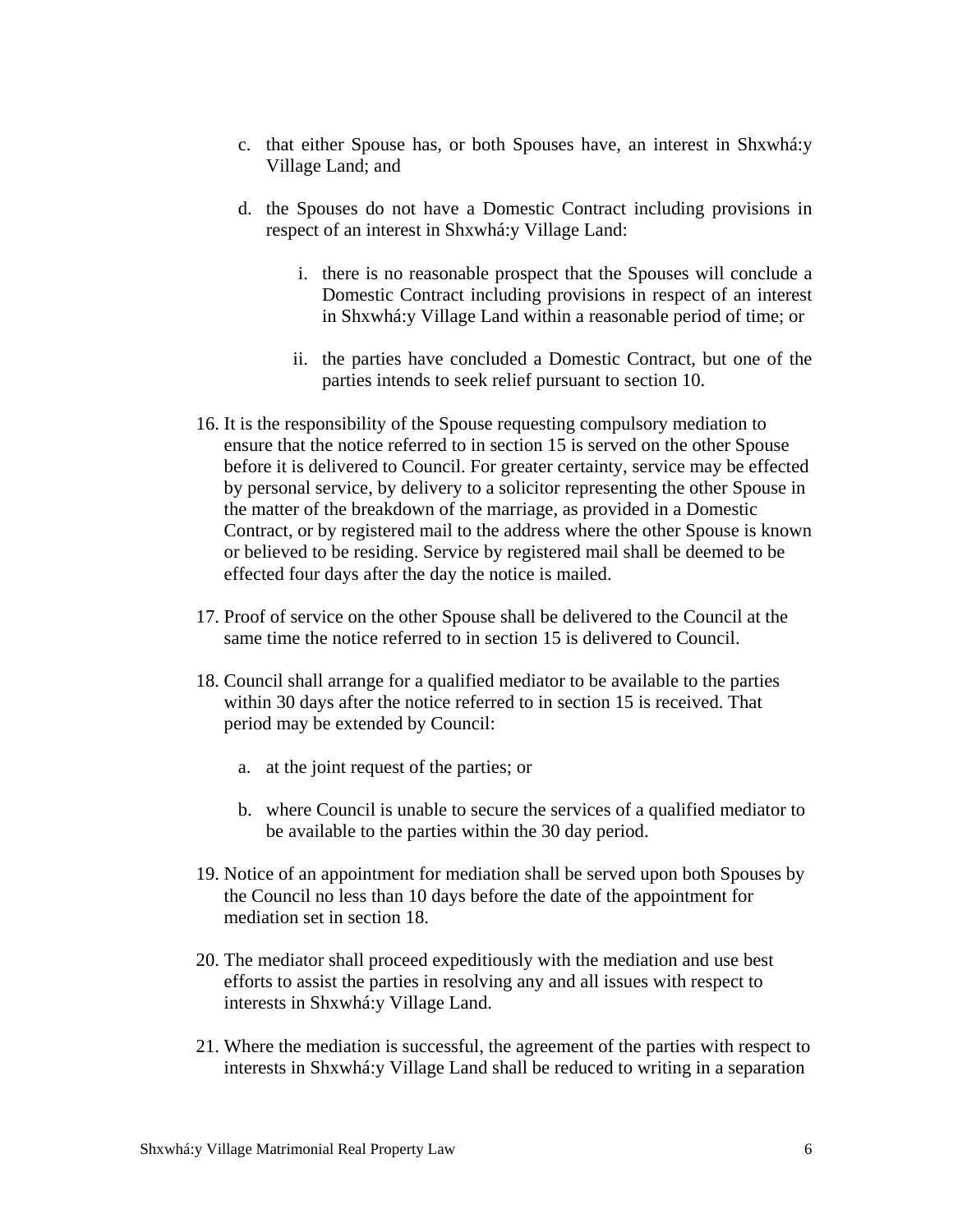agreement, and that agreement shall expressly provide that each party waives all rights to challenge its provisions pursuant to section 10.

- 22. A separation agreement for the purposes of section 21 shall include provision for all interests in Shxwhá:y Village Land held by either spouse, or both Spouses, and shall be a sufficient Domestic Contract for purposes of this law if it deals only with those interests.
- 23. Upon the conclusion of an unsuccessful mediation, the mediator shall provide a certificate to the Spouses and to the Council, which may be:
	- a. a certificate of compliance with this Part; or
	- b. a certificate of waiver in favour of the Spouse requesting the mediation in circumstances where the mediator reasonably concludes that the other Spouse cannot be located, is avoiding or ignoring service of documents or has otherwise refused to participate in the mediation.
- 24. At the conclusion of successful mediation under this Part, the mediator shall provide a certificate to the Council and the parties attesting to their compliance with this Part.
- 25. No party shall proceed with any application in respect of an interest in Shxwhá:y Village Land, or seek any remedy pursuant to Part Four, unless the certificate referred to in section 23 has been obtained and is filed with a court of competent jurisdiction.
- 26. For greater certainty, nothing in this Part is intended to deprive or limit the right of a Spouse to seek any other or further alternate dispute resolution on the breakdown of his or her marriage in relation to any matter other than interests in Shxwhá:y Village Land, or to restrict the parties from otherwise reaching agreement with respect to interests in Shxwhá:y Village Land provided that such agreement results in a separation agreement that meets the requirements set out in this law.
- 27. The mediator's costs shall be borne equally by the parties to the mediation.

#### **PART FOUR - ACCESS TO A COURT OF COMPETENT JURISDICTION**

#### **A. GENERAL RULES REGARDING INTERESTS IN LAND**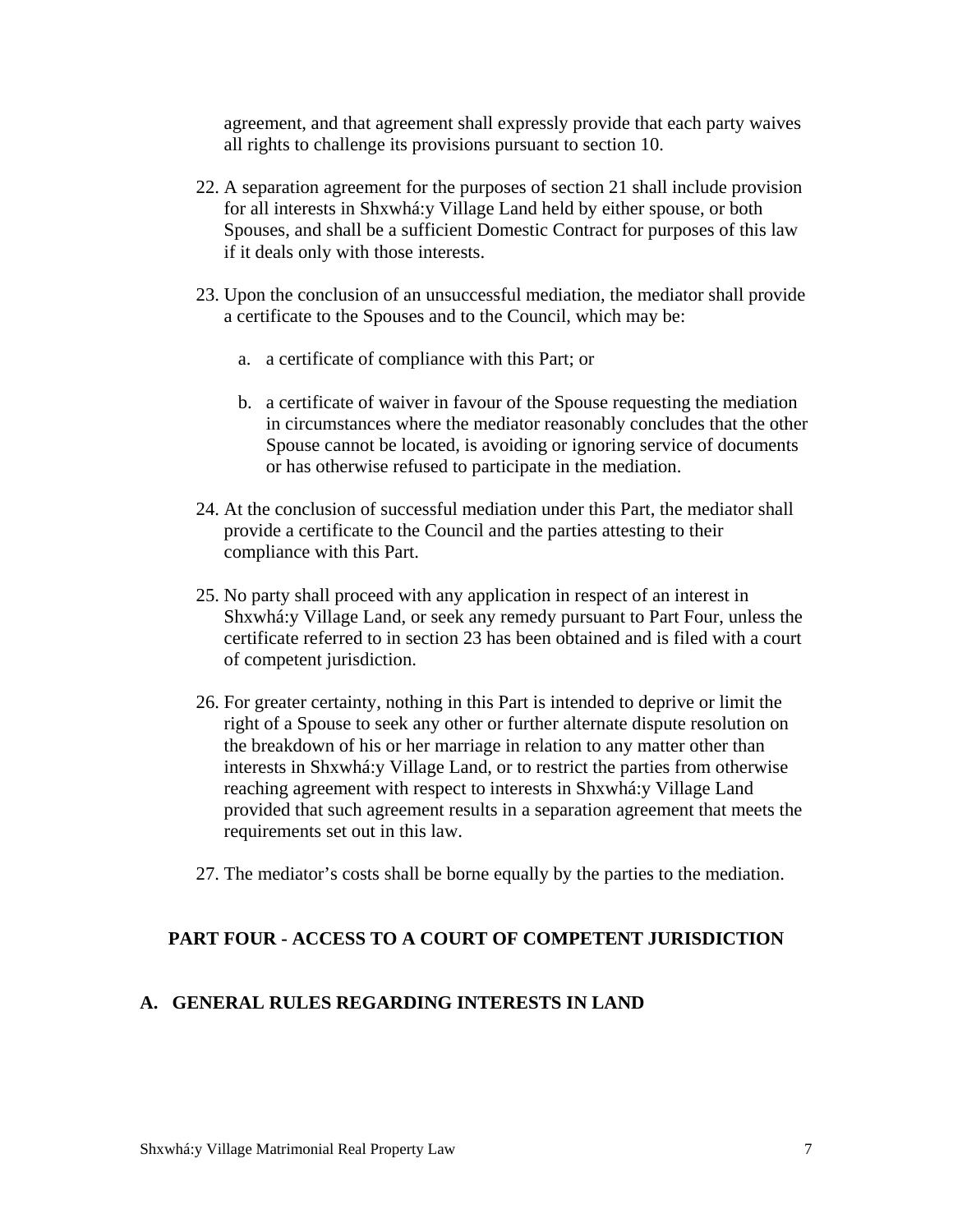- 28. For the purposes of this Part, "court of competent jurisdiction" and "court" refer to the British Columbia Superior Court of Justice or the Unified Family Court in British Columbia.
- 29. For greater certainty, no court other than a court of competent jurisdiction shall exercise jurisdiction under this law in respect of interests in Shxwhá:y Village Land.
- 30. In the event of the breakdown of his or her marriage, a Spouse may apply to a court of competent jurisdiction to resolve disputes in relation to interests in Shxwhá:y Village Land provided that he or she has first complied with the requirements of Part Three or is specifically relieved of such compliance by a provision of this Part.
- 31. No court shall take or exercise jurisdiction under this Part without first enquiring whether or not the Spouses have pursued and participated in mediation pursuant to Part Three and, if there has been no mediation, the court may:
	- a. direct that there be mediation pursuant to the rules of the court or under Part Three; or
	- b. where a requirement for mediation may result in an injustice, proceed to deal with an application under this Part.
- 32. Subject to this law, a court of competent jurisdiction may deal with interests in Shxwhá:y Village Land held by either spouse, or both Spouses, in manner consistent with the provisions of the *Family Relations Act* (British Columbia) relevant to the ownership, possession or occupancy of real property, the division of interests in real property, and net family property representing the value of interests in real property.
- 33. Notwithstanding section 32, the fact that an interest in Shxwhá:y Village Land does not include future or contingent interests in First Nation land shall not be taken to confer jurisdiction upon a court over such interests under this law.
- 34. An interest in Shxwhá:y Village Land received by way of gift or inheritance by one Spouse only from a third person who is a family member, or by one Spouse only together with one or more members of that family, shall be deemed, subject to proof to the contrary, to have been transferred with the intention that the interest should continue to be held within that family exempt from any claim of the other spouse, and subject to the intention that the interest, the income from the interest and the value of the interest are to be excluded from the transferee spouse's net family property.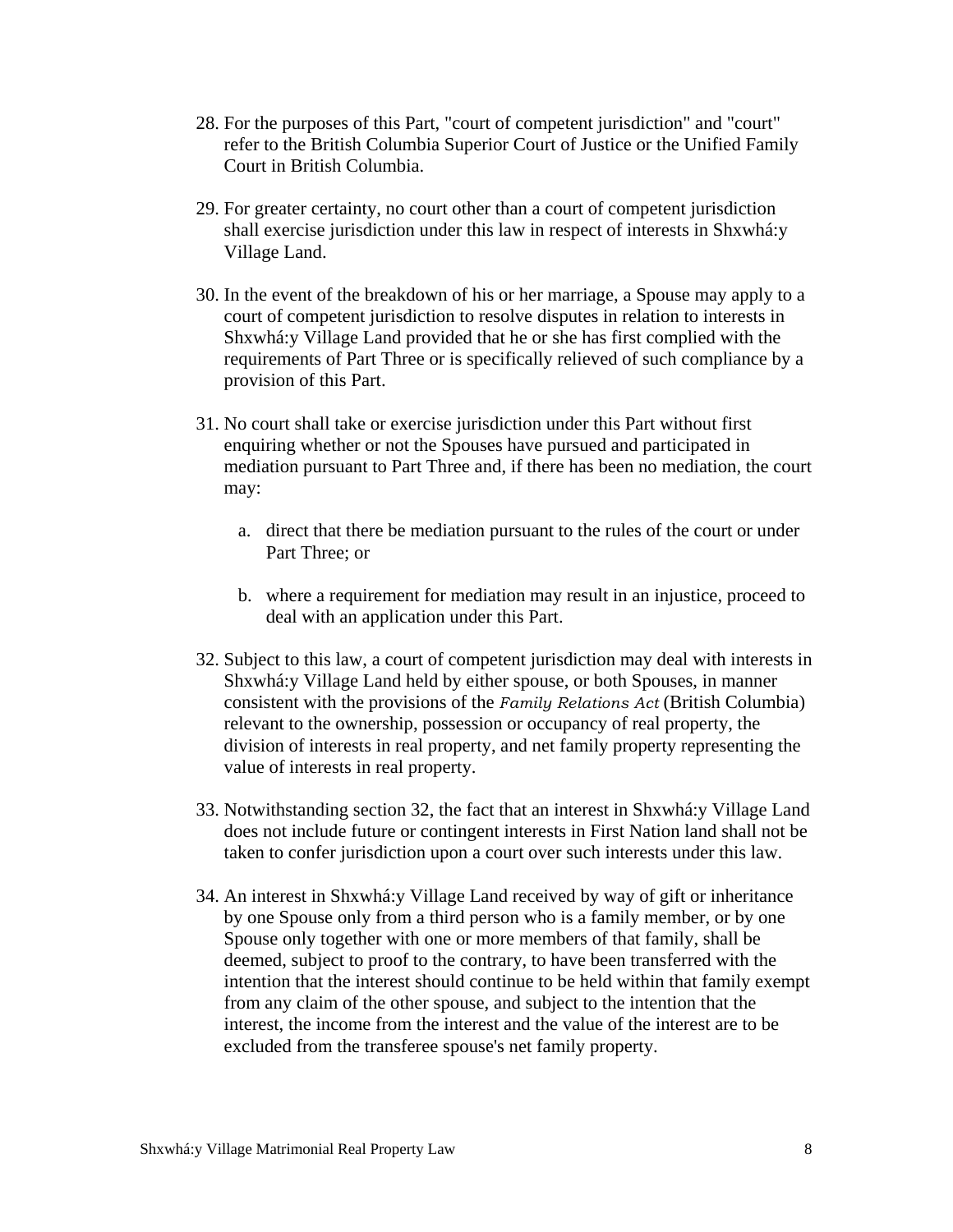- 35. Section 34 does not apply with respect to an interest in Shxwhá:y Village Land that is a Matrimonial Home.
- 36. Notwithstanding section 34, the court may make any appropriate and equitable order on the ground of unconscionability where a Spouse has intentionally, recklessly or fraudulently depleted his or her net family property that is an interest in Shxwhá:y Village Land and that would otherwise be subject to the presumption set out in section 34.
- 37. Subject to this law, the court may make any order in relation to interests in Shxwhá:y Village Land held by a spouse, or by both Spouses, that the court could make in respect of real property situated in the province of British Columbia, but not on Shxwhá:y Village Land, including, in appropriate circumstances:
	- a. an order that an interest in Shxwhá:y Village Land be transferred to a Spouse absolutely, where permitted under this law;
	- b. an order that an interest in Shxwhá:y Village Land be subject to a lease by one Spouse to the other for a term of years subject to such conditions as the court deems just in all the circumstances;
	- c. an order that an interest in Shxwhá:y Village Land held by both Spouses be partitioned or partitioned and, subject to the Shxwhá:y Village Land Code, sold.
- 38. An order shall not be made under paragraph 37 (a) in favour of a Spouse who is not a Member.
- 39. Where an order is made under paragraph 37 (c) for the partition of an interest in Shxwhá:y Village Land, the Council shall direct the transaction, and may by resolution make provision for a survey and for the allocation of the costs of the transaction unless the court has already made an order to that effect.
- 40. Where an order is made under paragraph 37 (c) for the sale of an interest in Shxwhá:y Village Land, that sale shall be by auction directed by the Council, which shall by resolution make provision for a reserve bid representing a fair sale price for the interest, and for the allocation of costs of the transaction unless the court has already made an order to that effect.
- 41. Where the interest of a Spouse in Shxwhá:y Village Land is held through a trust, the court may order that he or she transfer a share in that interest to the other Spouse.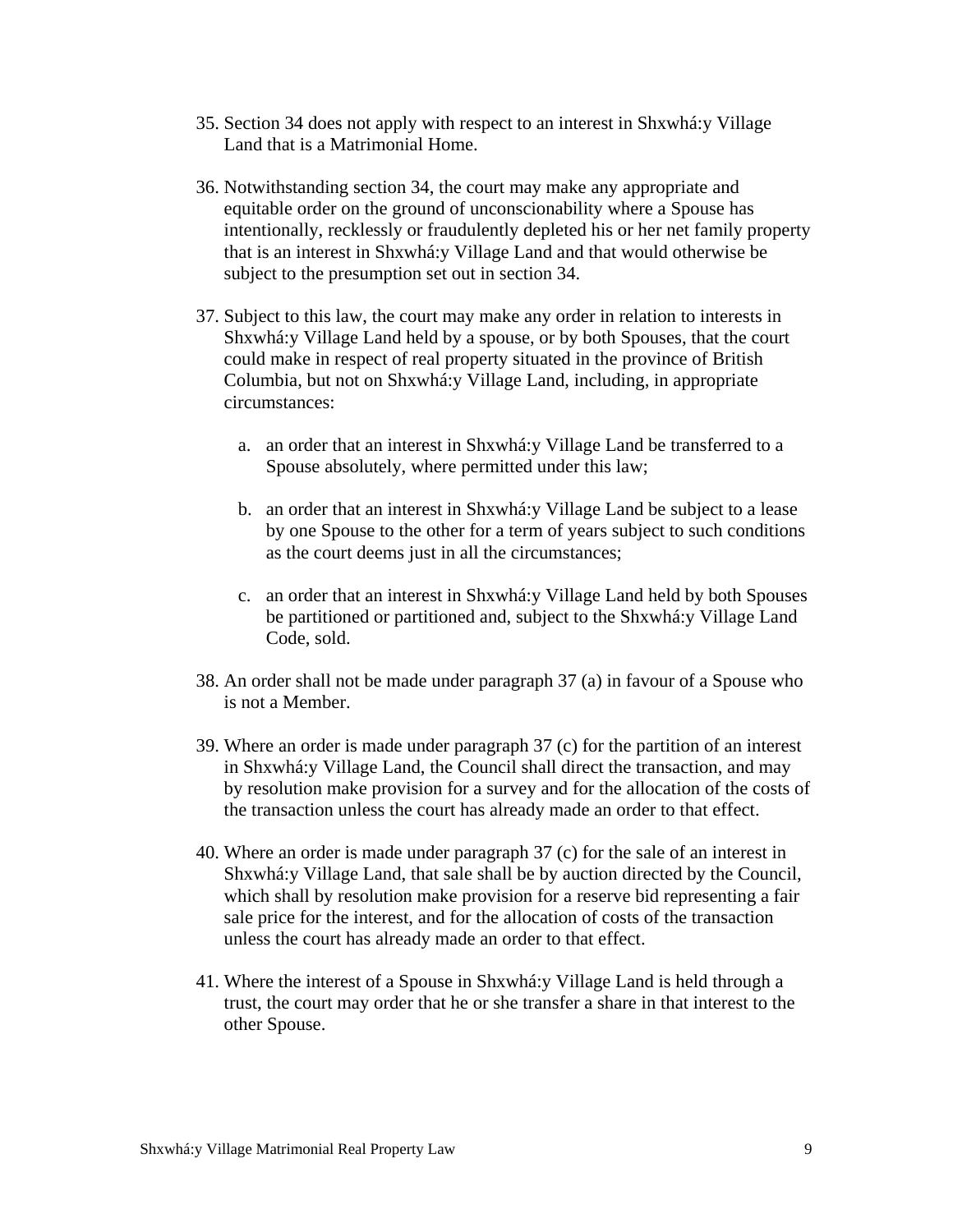- 42. Subject to this law, a Spouse may apply to the court for determination of a question between him or her and his or her Spouse in relation to the right to possession of an interest in Shxwhá:y Village Land, and the court may make:
	- a. an order declaring the right of possession to the interest in Shxwhá:y Village Land; and
	- b. any order that could be made under section 37 in respect of that interest in Shxwhá:y Village Land.
- 43. Where the interest of a Spouse in Shxwhá:y Village Land is held through a corporation, the court may order that he or she transfer shares in the corporation to the other Spouse or have the corporation issue shares in the corporation to the other Spouse.
- 44. An order shall not be made under this Part so as to require the sale of an operating business or farm on Shxwhá:y Village Land, or so as to impair seriously its operation, unless there is no reasonable alternative method of achieving an equitable result between the parties.
- 45. Where a proceeding has been commenced under this Part, and either Spouse dies before all issues relating to interests in Shxwhá:y Village Land have been disposed of by the court, the surviving Spouse may continue the proceeding against the estate of the deceased Spouse.
- 46. For greater certainty, a "spouse" for the purposes of applying for relief from a court includes a former Spouse after the marriage has been dissolved by decree absolute of divorce or by judgment of nullity.
- 47. Nothing in this law relieves a party of the requirement to observe the rules and procedures of a court of competent jurisdiction in relation to matrimonial causes.
- 48. Nothing in this law limits the application of valid laws of British Columbia and Canada in respect of matrimonial causes, except to the extent that such laws deal expressly or implicitly with interests in Shxwhá:y Village Land and to that extent this Law applies.
- 49. It is the intention of this Law that all rights, entitlements and obligations of Spouses be dealt with equitably on the basis of the totality of their circumstances, including rights, entitlements and obligations in respect of interests in Shxwhá:y Village Land, but subject to the special provisions set out in this law.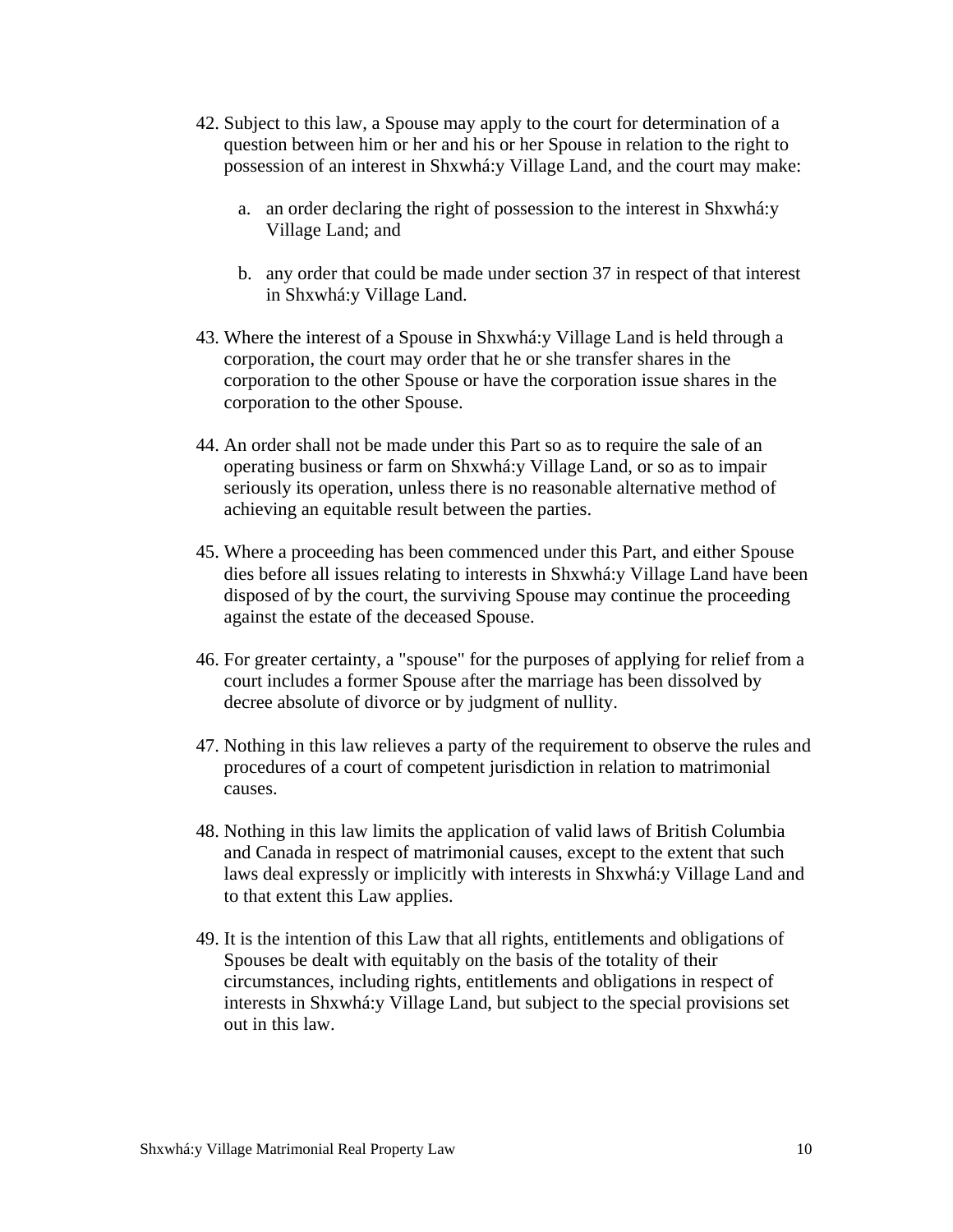#### **B: MATRIMONIAL HOME**

- 50. Whether or not an interest in Shxwhá:y Village Land is a Matrimonial Home is a question of fact and, for greater certainty, the provisions of the *Family Relations Act* (British Columbia) dealing with the designation of a Matrimonial Home do not apply in respect of interests in Shxwhá:y Village Land.
- 51. Subject to the limitations inherent in the nature of Shxwhá:y Village Land, both Spouses have an equal right to possession of a Matrimonial Home.
- 52. When only one Spouse holds an interest in Shxwhá:y Village Land that is a Matrimonial Home, the other Spouse's right of possession is:
	- a. personal against the Spouse who holds the interest; and
	- b. ends when they cease to be Spouses, unless a Domestic Contract or court order provides otherwise.
- 53. No Spouse shall dispose of or encumber an interest in Shxwhá:y Village Land that is a Matrimonial Home unless:
	- a. the other Spouse freely joins in the instrument or freely consents to the transaction;
	- b. the other Spouse has released all rights in respect of that interest by Domestic Contract; or
	- c. A court order has authorized the transaction or has released the interest in Shxwhá:y Village Land from the application of this section.
- 54. If a Spouse disposes of or encumbers an interest in Shxwhá:y Village Land that is a Matrimonial Home in contravention of section 53, the transaction may be set aside on an application to the court, unless the person holding the interest or encumbrance at the time of the application acquired it for value, in good faith and without notice, at the time of acquiring it or making an agreement to acquire it, that the property was a Matrimonial Home.
- 55. When a person proceeds to realize upon an encumbrance or execution against an interest in Shxwhá:y Village Land that is a Matrimonial Home, the Spouse who has a right of possession under section 51 has the same right of redemption or relief against forfeiture as the other Spouse and is entitled to the same notice respecting the claim and its enforcement or realization.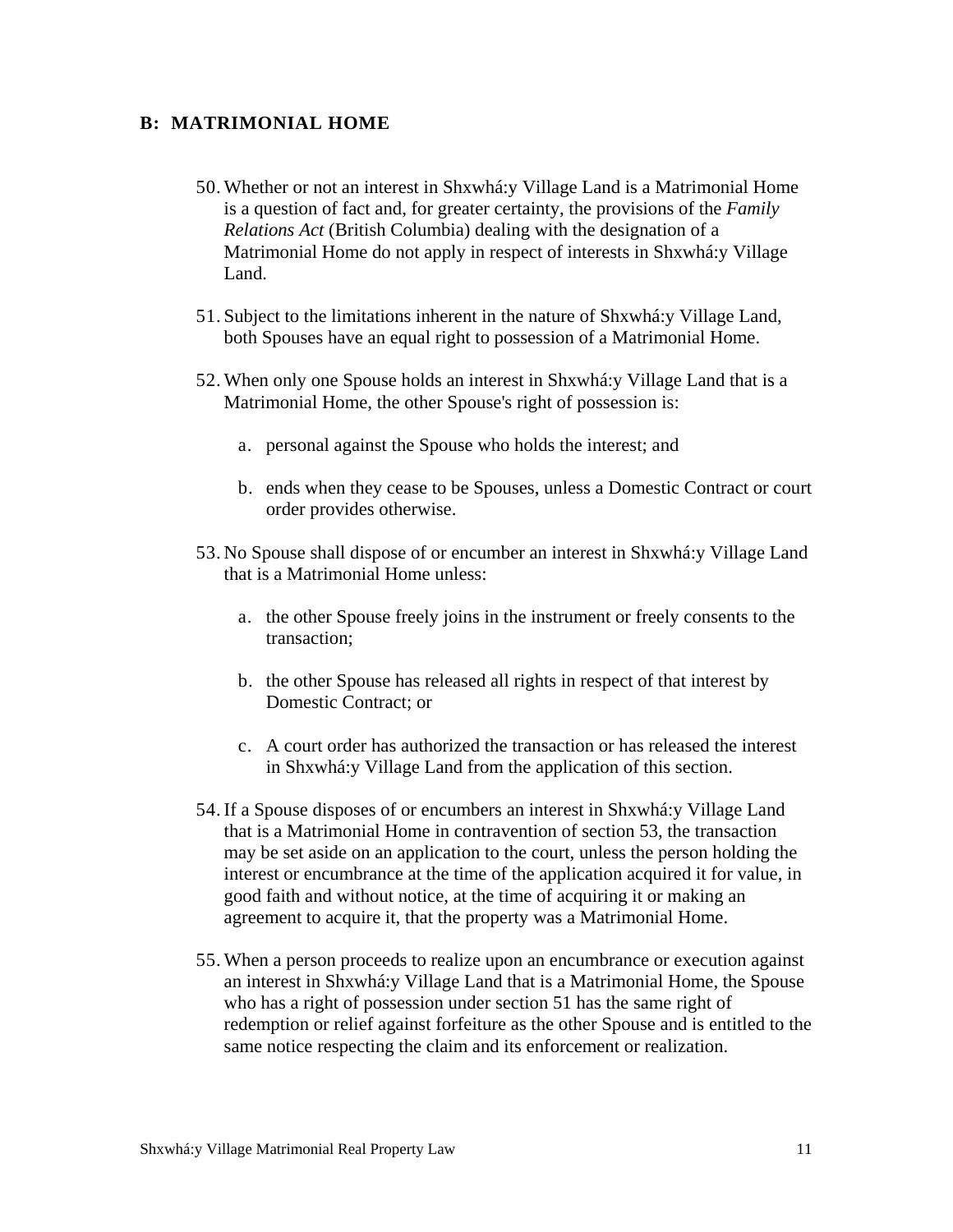- 56. The court may, on the application of a Spouse or a person claiming an interest in Shxwhá:y Village Land that is a Matrimonial Home:
	- a. make a declaration whether or not the interest in Shxwhá:y Village Land is a Matrimonial Home;
	- b. authorize a disposition or encumbrance of the interest in Shxwhá:y Village, provided that such disposition or encumbrance is otherwise authorized under Shxwhá:y Village law, if the court finds that the Spouse whose consent is required cannot be found or is not available, is not capable of giving or withholding consent, or is unreasonably withholding consent, and the court may prescribe conditions including the provision of other comparable accommodation, or payment in place of it, that the court considers appropriate;
	- c. dispense with a notice required to be given under section 55;
	- d. make an order under section 53, subject to such terms and conditions as the court determines to be equitable and just in all the circumstances.
- 57. Regardless of which Spouse holds an interest in Shxwhá:y Village Land that is a Matrimonial Home, the court may on application:
	- a. order the delivering up, safekeeping and preservation of the interest in Shxwhá:y Village Land that is a Matrimonial Home;
	- b. direct that one Spouse be given exclusive possession of the interest in Shxwhá:y Village Land that is a Matrimonial Home, or part of it for such period as the court may direct consistent with this Law, and release any other interests in Shxwhá:y Village Land that is a Matrimonial Home from the application of this Part;
	- c. authorize a disposition or encumbrance consistent with Shxwhá:y Village law of a spouse's interest in Shxwhá:y Village Land that is a Matrimonial Home, subject to the other spouse's right of exclusive possession as ordered;
	- d. where it appears that a Spouse has disposed of or encumbered an interest in Shxwhá:y Village Land that is a Matrimonial Home in a fraudulent manner calculated to defeat the rights of the other Spouse under this law, or has falsely and knowingly represented in connection with a disposition or encumbrance that the interest in Shxwhá:y Village Land is not a Matrimonial Home, direct the other Spouse to substitute other interests he or she holds in Shxwhá:y Village Land for the Matrimonial Home subject to such conditions as the court considers appropriate;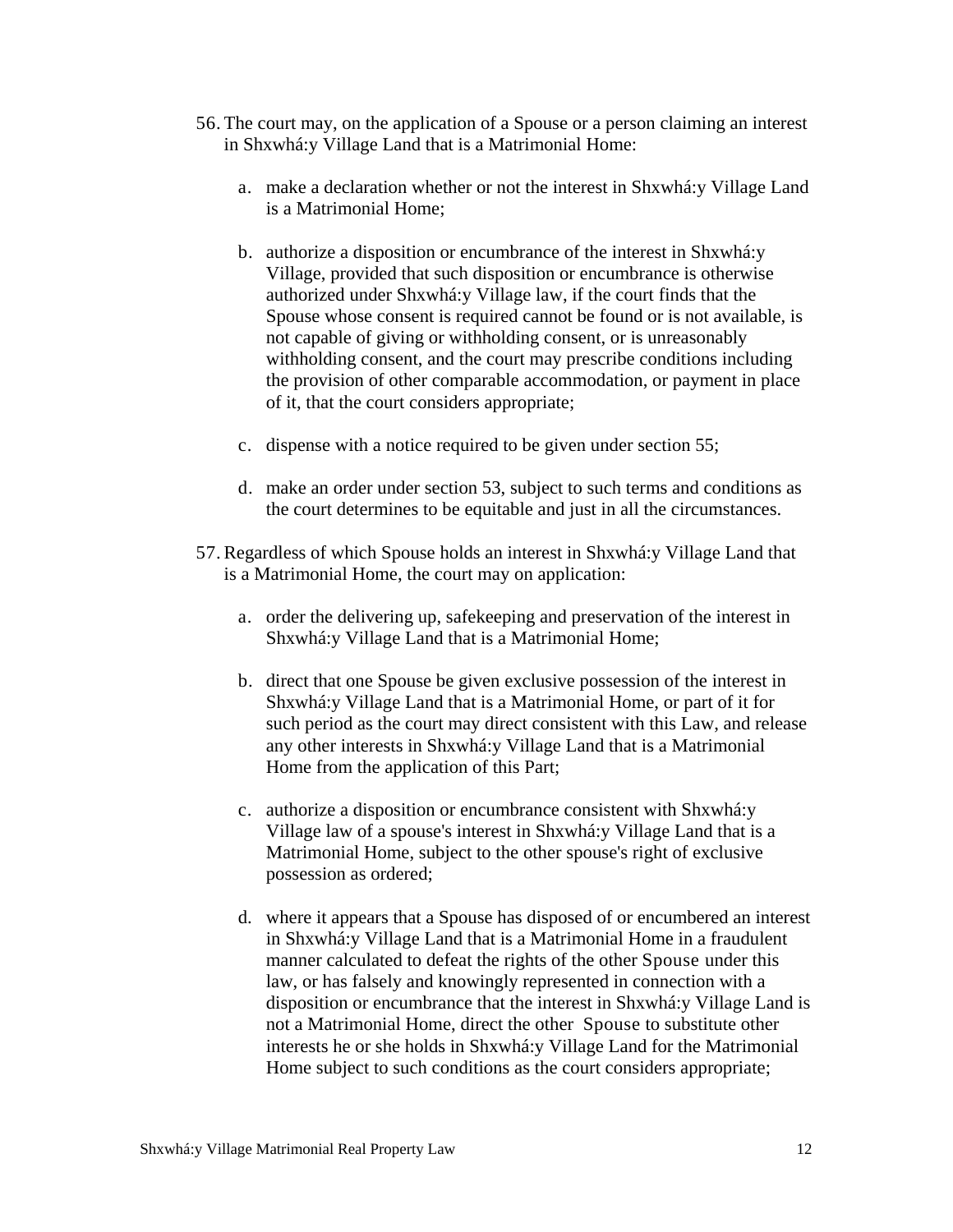- e. make any interim or temporary order to give effect to the purposes of this law or to protect the rights of a spouse; or make any ancillary order which the court deems necessary to give effect to this Law.
- 58. A court, in considering whether to direct that one Spouse have exclusive possession of an interest in Shxwhá:y Village Land that is a Matrimonial Home, shall be guided by the principle that the custodial parent of a Child should have exclusive possession of the family residence for a period sufficient to ensure that the Child, or the youngest Child if there is more than one Child, reaches the age of majority and has the opportunity to complete his or her education, provided that observance of this principle is consistent with the best interests of the Child.
- 59. Where both parents share joint custody of a Child or Children, the principle set out in section 58 shall be adapted to favour the Spouse with whom the Child or Children principally reside, and if the Child or Children reside substantially equal periods of time with both Spouses, then the principle shall be neutral as between them.
- 60. In applying the principle set out in section 59, the court may have regard to the fact that one or more of the Children are not Members.
- 61. The requirement of compulsory Shxwhá:y Village mediation set out in Part Three applies with respect to this Part, except that notwithstanding section 26:
	- a. the court may entertain an application under section 56 where the court is satisfied that mediation is not feasible in the circumstances; and
	- b. the court may entertain any application under this Part as a matter of urgency, but shall not make any order unless satisfied that the matter is an urgent one, having regard to the conduct of the party making the application, and shall limit the scope of any order to matters found to be urgent.

## **PART FIVE GENERAL PROVISIONS**

- 62. In exercising its duties under this Law, Council will comply with all applicable conflicts of interest rules.
- 63. A Spouse who intends to seek a remedy in relation to an interest in Shxwhá:y Village Land pursuant to this law shall give notice of a request for compulsory mediation under section 15 within a reasonable period after he or she has commenced living separate and apart from the other Spouse, and